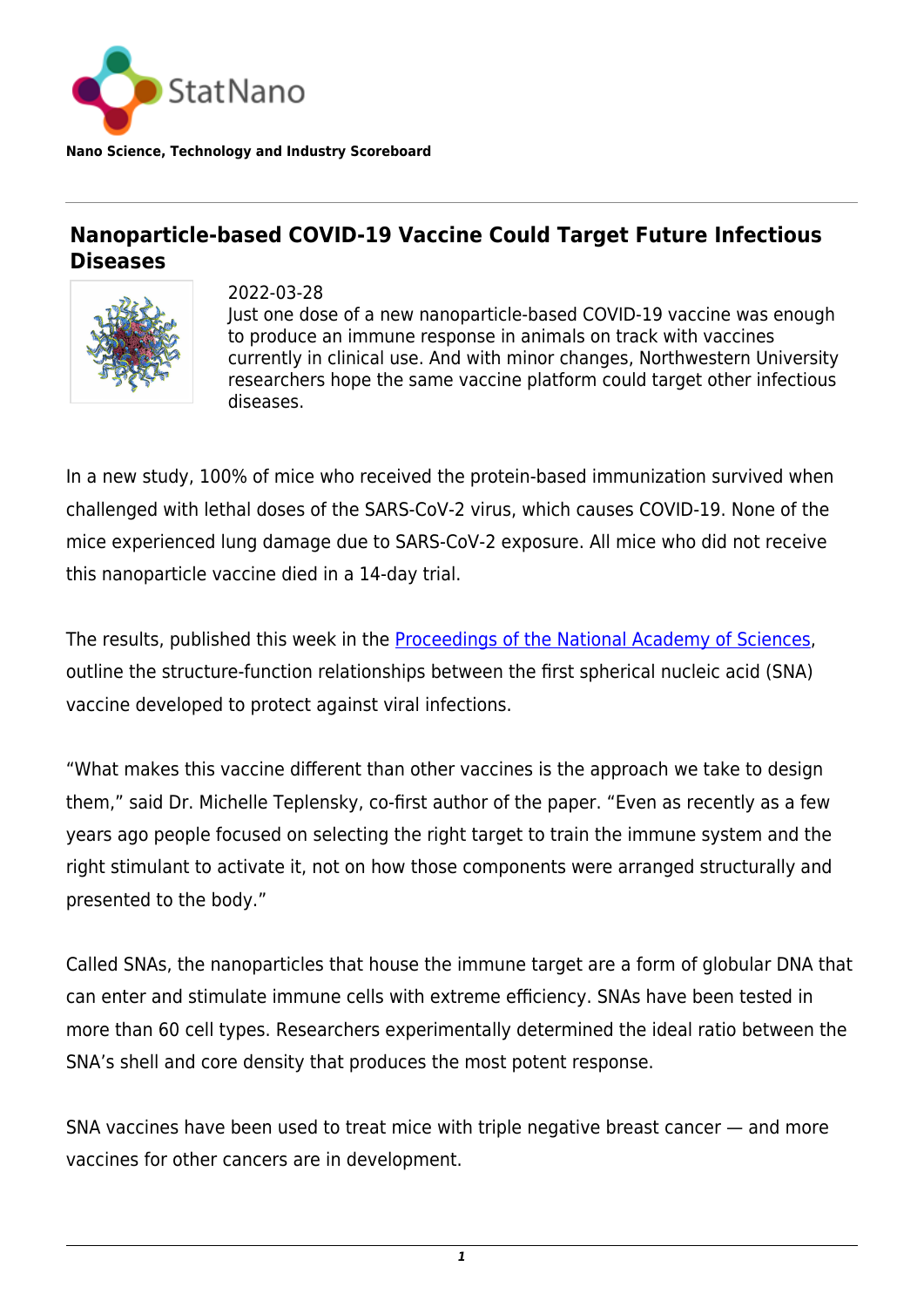Chad A. Mirkin, the inventor of SNAs and the paper's corresponding author, led the study and said the platform can translate to infectious diseases.

"This is a remarkable demonstration of rational vaccinology — the idea that the structure of a vaccine, as opposed to just components, can have a profound influence on efficacy," Mirkin said. "While we have previously shown this to be the case for cancer immunotherapies, this is the first demonstration for an infectious disease."

Mirkin is the George B. Rathmann Professor of Chemistry in Northwestern's Weinberg College of Arts and Sciences, director of the International Institute of Nanotechnology and member of the Robert H. Lurie Comprehensive Cancer Center of [Northwestern University](https://statnano.com/org/Northwestern-University).

## **Making the drug**

Vaccines typically take years to develop. But with COVID-19 came astonishing advancements in this arena. Mirkin challenged Teplensky, a postdoctoral fellow in Mirkin's lab, to work with Ph.D. student and co-first author Max Distler, to evaluate whether the SNA platform could be used to create a potent vaccine, and expand its scope of impact. The two finished the project in just nine months — roughly the same amount of time as commercial developers.

Typical viral immunizations consist of a mixture of molecules from the virus (called antigens) that tell the immune system what its target will be (the virus), and other molecules (called adjuvants) stimulate the immune system to boost the body's ability to tackle that target when it appears later. Because the mixture isn't traditionally packaged together, researchers predict that cells within patients are not getting a potent dose of both antigens and adjuvants.

That's where structure comes into play. Mirkin coined the term "rational vaccinology" to describe how co-delivery and timing of these two drugs via one nanoparticle can make vaccines more effective. Tiny changes at the nanoscale can have big implications for a vaccine's efficacy and predictability.

Mirkin's team packaged the antigen (a portion from COVID-19's infamous spike protein) inside the core of an SNA, and used a specific sequence of DNA known to stimulate the immune system (adjuvant) as the radial shell surrounding the core. The researchers injected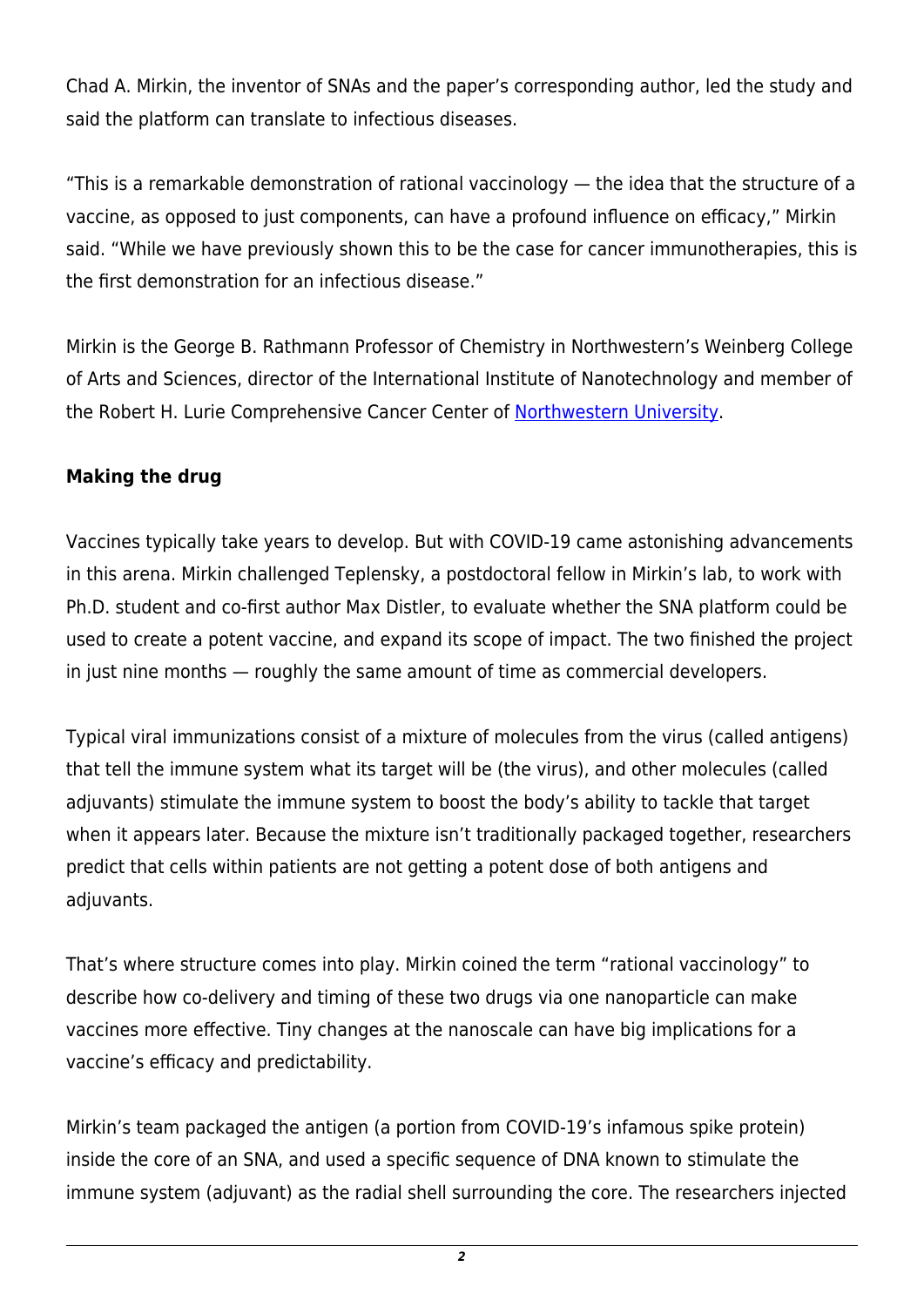mice under the skin, causing an immune response to the spike protein, and then monitored antibody production in the weeks following injection.

## **Challenging the results**

Two weeks following the injection, mice vaccinated with the SNA vaccine had the highest antibody production compared to those vaccinated with a simple saline mixture of the same components, even outperforming other formulations containing commercially used adjuvants (which have been used in formulations of shingles, Hepatitis B and flu vaccinations) by 14 fold.

Antibodies correlate to protection against infection, establishing the platform's potential in the COVID-19 and infectious disease space. Protein-based vaccines also have fewer side effects and can be stored at normal refrigerator temperature, lowering production and distribution costs considerably.

The researchers looked at papers from commercially available COVID-19 vaccinations and found other studies' final antibody production at two weeks was "right on track" with their own.

Just to be sure, the team sent their vaccine off to Argonne National Laboratory and allowed them to be put to the test by vaccinating mice and then infecting them with high doses of the SARS-CoV-2 virus in a double-blind study. One hundred percent of mice dosed with the SNA vaccine survived through the end of the trial with no lung damage caused by COVID-19 pneumonia.

## **Stopping future viruses**

Using COVID-19 as a case study to compare how well the vaccine worked was mainly practical. But it also calls attention to the broader implications of the SNA as an infectious disease platform.

Teplensky says that COVID-19 caused a shift in behavior toward infectious diseases. "People didn't recognize and appreciate the emergent power that infectious disease can have," Teplensky said. "We saw an opportunity to use COVID as a case study to shed light on the

*3*